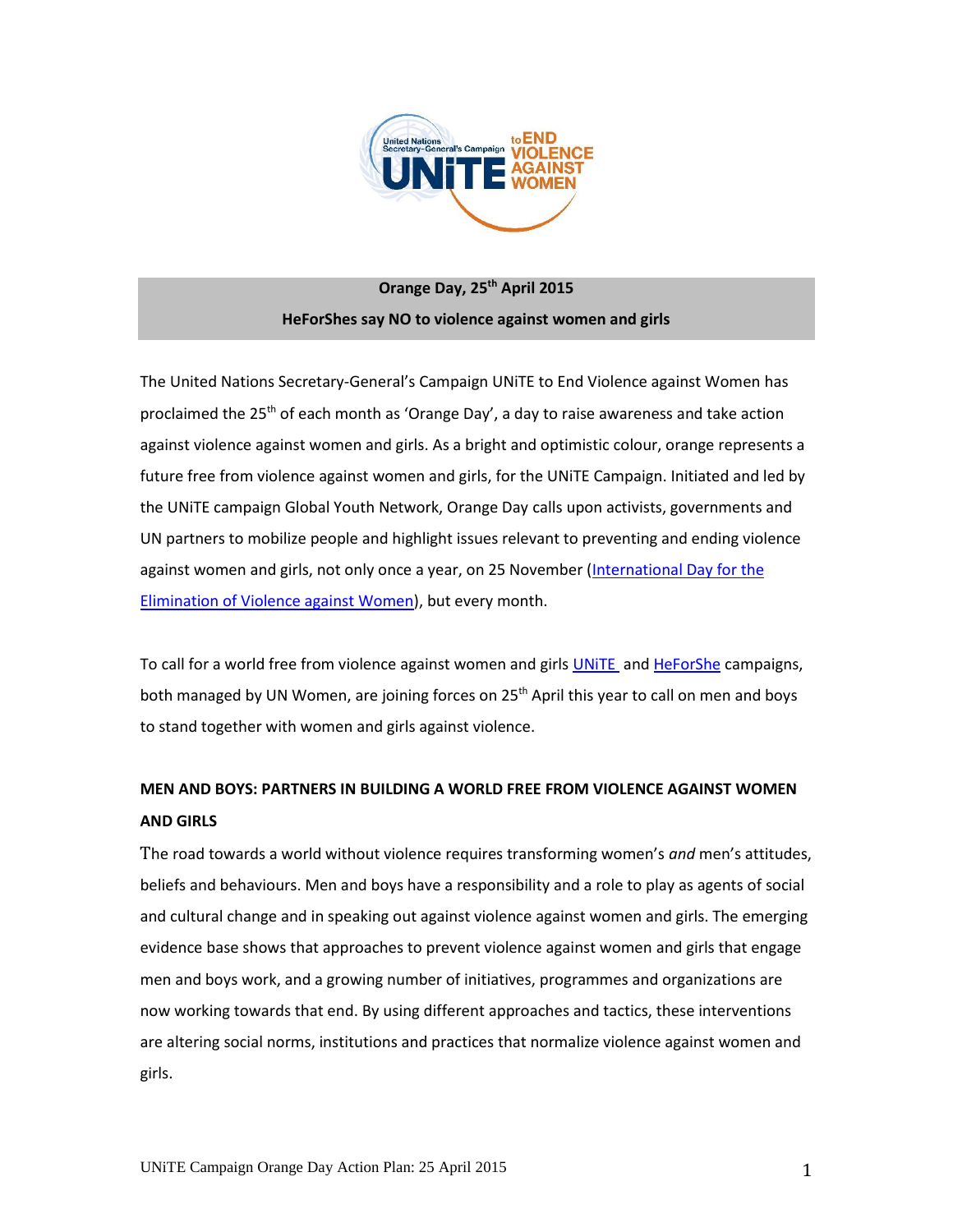Global organizations such as [MenEngage,](http://menengage.org/) a coalition of more than 400 NGOs around the world and th[e White Ribbon campaign,](http://www.whiteribbon.ca/) which operates in 40 countries, work collectively towards advancing gender justice, human rights and social justice. They support the work of women's organizations to achieve a world in which all can enjoy healthy, fulfilling and equitable relationships and reach their full potential.

The UNiTE campaign employs diverse methods to work with men and boys as part of the solution in preventing and ending violence against women and girls. It works with national and global men's organizations who work to end violence against women, supports research to deepen the understanding of why men perpetrate violence, and works with partners from sportsmen to broadcasters and artists, to reach male audiences and bring awareness to the issue.

As part of his efforts to include men as part of the solution to prevent and end violence against women, the United Nations Secretary-General Ban Ki-moon launched his Network of Men [Leaders](http://www.un.org/en/women/endviolence/network.shtml) in 2009. The Leaders in this network include current and former politicians, civil society and youth activists, religious and community leaders, cultural figures and other prominent individuals. They work in their spheres of influence to undertake specific actions to prevent and end violence against women, from raising public awareness, to advocating for adequate laws, to discussing the issue with young men and boys or holding governments accountable.

At the United Nations Headquarters in New York, influential men leaders from around the world came together in January this year for a [Barber Shop Conference](http://www.barbershopconference.org/) organized by the Governments of Iceland and Suriname to rally men and boys around the issue to building momentum amongst their peers around gender equality.

The [UN Trust Fund to End Violence against Women](http://www.unwomen.org/en/trust-funds/un-trust-fund-to-end-violence-against-women) also supports efforts to engage men and boys as agents of social change in programmes which work with boys to bring about generational transformation, work with men to create positive masculinities and question power relations, and empower men and women to enact positive change, investing US\$ 4.5 million – 8% of its portfolio in projects which engage men and boy to end violence against women and girls.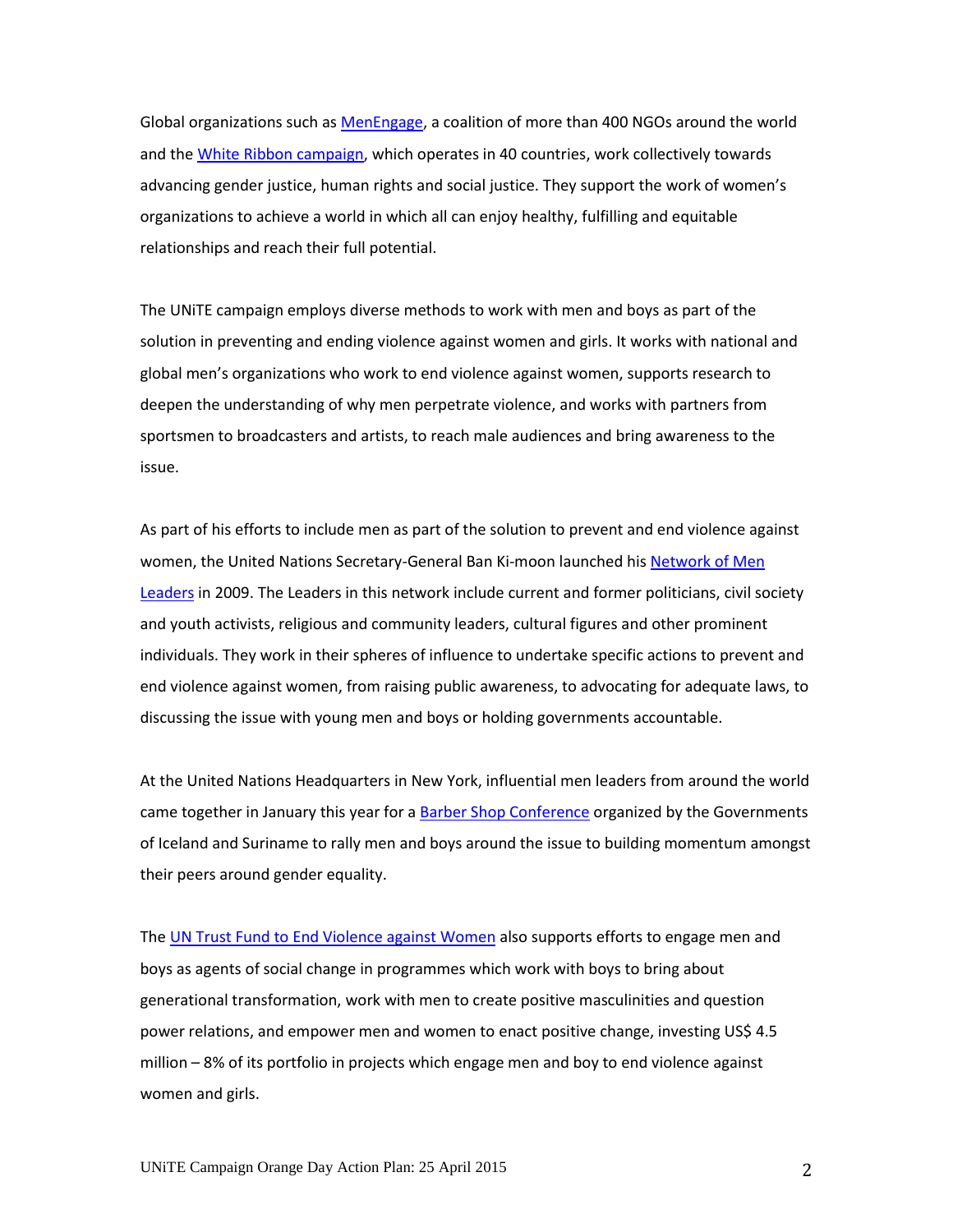#### **THE HEFORSHE CAMPAIGN**

The HeForShe campaign provides an entry point for men and boys who want to be advocates for gender equality. HeForShe is a solidarity movement for gender equality developed by UN Women to engage men and boys as advocates and agents of change for the achievement of gender equality and women's rights. It provides a platform for men to self-identify with issues of gender equality and its benefits, which liberate both men and women from prescribed gender roles. The campaign encourages men and boys to speak out and take action against inequalities faced by women and girls and one of its strategic aims is the end violence against women, as an extreme manifestation of gender equality.

### **ORANGE DAY ACTIVITIES**

#### **General activities**

 $\circ$  Engage men and boys in your communities, schools and work places – ask them to wear orange, show their support and share their photos and messages with us at <https://www.facebook.com/SayNO.UNiTE> an[d https://twitter.com/SayNO\\_UNiTE](https://twitter.com/SayNO_UNiTE) using the hashtag #orangeday

## **Activities for men and boys:**

- o Become a HeForShe! Commit to take action against all forms of violence and discrimination faced by women and girls and invite your friends to join you: <http://www.heforshe.org/#take-action>
- o Be informed[! Learn about](http://beijing20.unwomen.org/en/infographic/evaw) violence against women and girls.
- $\circ$  Support local women's programmes! Find out what organizations are working in your area and offer your support.
- $\circ$  Be a role model. Mentor a boy and teach him that being a man means respecting women and girls.
- $\circ$  Use your voice to say it loud and clear: violence against women and girls is not in my name and I'm man enough to stand up and be counted! Start by sharing the social media messages below.
- o Start a conversation. Host a discussion in your school, workplace, sports club or university.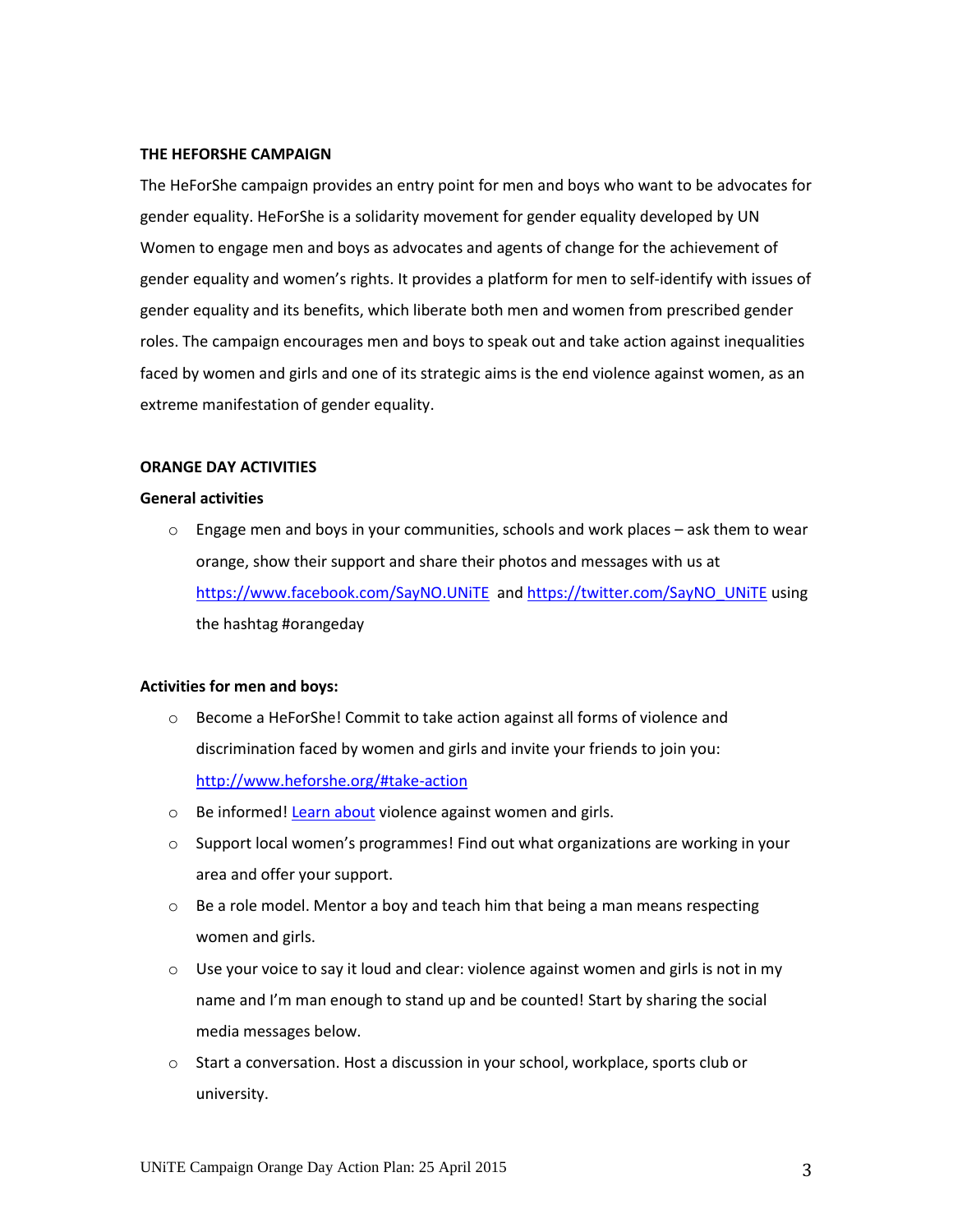o Ask how you can help, or seek help if you suspect abuse or violence may be taking place. If you are abusing others, stop and seek medical help IMMEDIATELY.

## **USEFUL RESOURCES**

Virtual Knowledge Centre to End Violence against Women and Girls: <http://endvawnow.org/en/modules/view/9-men-boys.html>

World Health Organization Resources on Engaging Men and Boys: [http://www.who.int/gender/topics/why\\_engage\\_men/en/](http://www.who.int/gender/topics/why_engage_men/en/)

[Partners for Prevention](http://www.partners4prevention.org/) is a UNDP, UNFPA, UN Women & UNV regional joint programme for the prevention of violence against women and girls in Asia and the Pacific. Read the report: Why Do Some Men Use Violence Against Women and How Can We Prevent It?: [http://www.partners4prevention.org/node/515.](http://www.partners4prevention.org/node/515)

The White Ribbon Campaign: 16 Ways that Men and Boys can make a difference <http://www.whiteribbon.ca/news/16-ways-in-16-days/>

National Center on Domestic Violence: 10 things men can do to end violence against women and girls

[http://www.ncdsv.org/images/VM\\_10-Things-Men-Can-Do-To-End-VAW.pdf](http://www.ncdsv.org/images/VM_10-Things-Men-Can-Do-To-End-VAW.pdf)

The International Center for Research on Women and Instituto Promundo's Project Engaging Men to End Gender-based Violence:<http://www.icrw.org/contact>

Sonke Gender Justice: toolkit[s http://www.genderjustice.org.za/publications/toolkits/](http://www.genderjustice.org.za/publications/toolkits/)

## **SAMPLE SOCIAL MEDIA MESSAGES**

**TWITTER**

**General messages**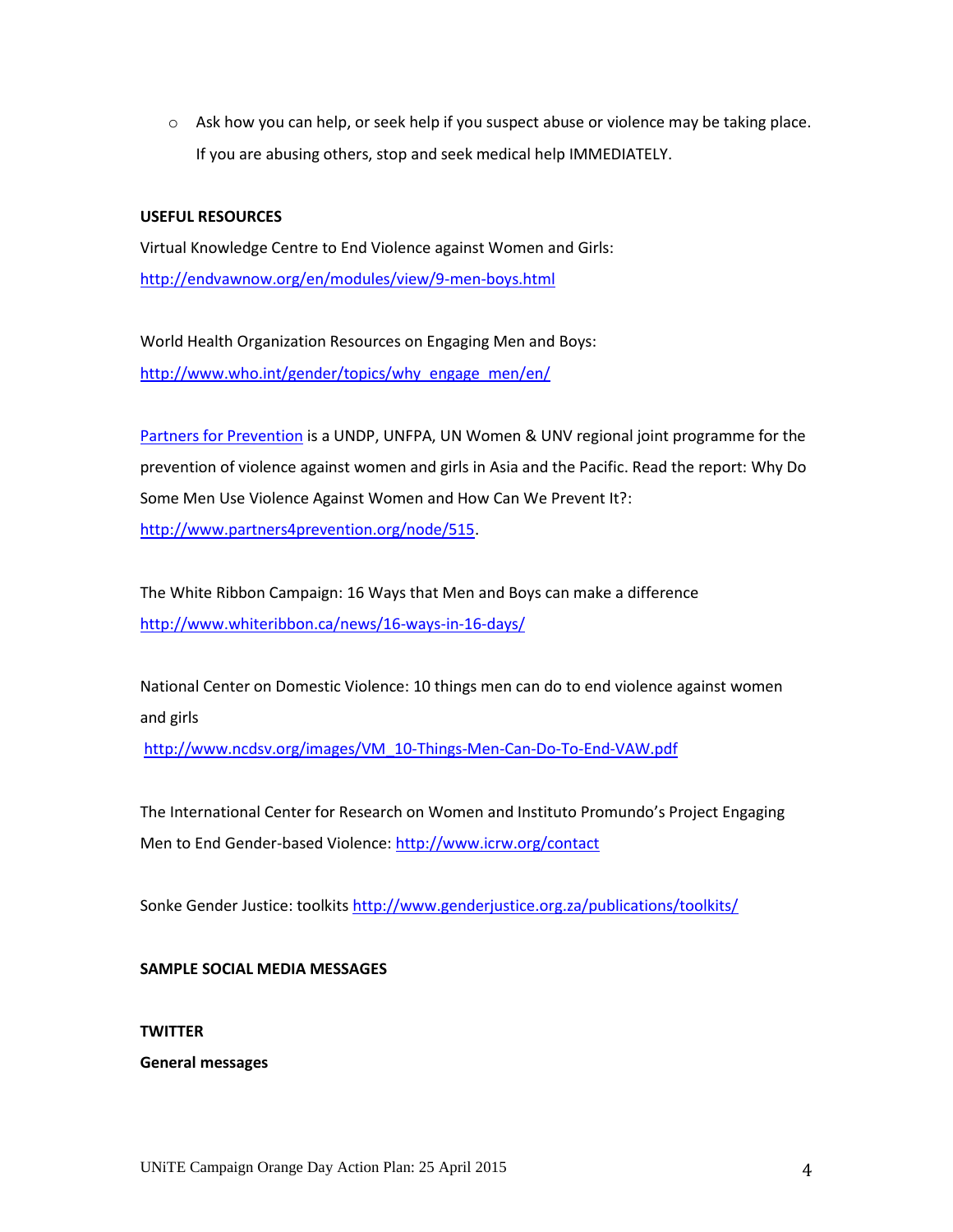Happy #OrangeDay!This month UNiTE & #HeForShe join forces and call on men&boys to stand up against #VAW http://owl.li/mlJkg @SayNO\_UNiTE

Invite the men in your life to be #HeForShe & wear orange to stand against #VAW. Share pics @SayNO\_UNiTE #OrangeDay **<http://owl.li/mlJkg>**

It's UNiTE #OrangeDay!Calling on men &boys to take action against #VAW. Here are 7 things you can do now **<http://owl.li/mlJkg>** #HeForShe

This #Orange Day, UNiTE & #HeForShe say men & boys are key partners to end #VAW. Wear orange to show your support! **<http://owl.li/mlJkg>**

## **Messages for men and boys**

On 25 April, UNiTE campaign #OrangeDay, proud to say I'm a #HeForShe & man enough to stand up to #VAW **<http://owl.li/mlJkg>** v @SayNO\_UNiTE

On 25 April, #OrangeDay, UNiTE calls on men &boys to stand with women &girls to stop #VAW. **<http://owl.li/mlJkg>** v @SayNO\_UNiTE #HeForShe

I'm a #HeForShe and this #OrangeDay, I'm wearing orange to show #VAW is not in my name. Join me! **<http://owl.li/mlJkg>** v @SayNO\_UNiTE

Today is #OrangeDay!I'm a #HeForShe & I'm wearing orange to say NO to #VAW & YES to gender equality! **<http://owl.li/mlJkg>** v @SayNO\_UNiTE

I'm a #HeForShe & I say NO to #violenceagainstwomen & girls. Wear orange today to support the UNiTE campaign. Share ur pics w/ @SayNO\_UNiTE!

# **Sample Facebook messages General messages**